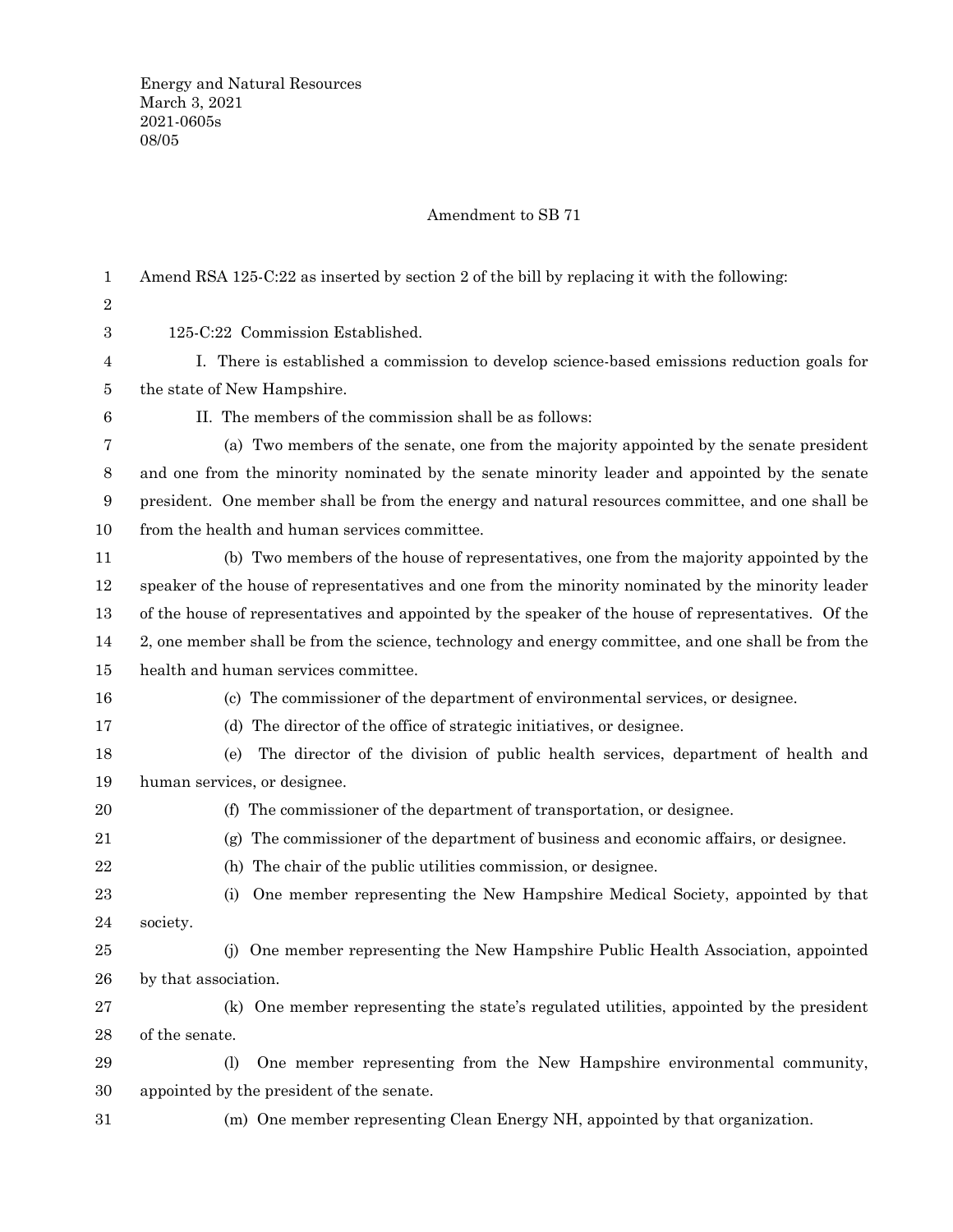## **Amendment to SB 71 - Page 2 -**

| 1                | (n) One member representing the New Hampshire Municipal Association, appointed by             |
|------------------|-----------------------------------------------------------------------------------------------|
| 2                | that association.                                                                             |
| $\boldsymbol{3}$ | (o) One member representing the New Hampshire Hospital Association, appointed by              |
| 4                | that association.                                                                             |
| 5                | One member representing the NAACP in New Hampshire, appointed by that<br>(p)                  |
| $\,6$            | organization.                                                                                 |
| 7                | One member representing the New Hampshire Auto Dealers, appointed by that<br>(q)              |
| 8                | organization.                                                                                 |
| 9                | (r) One member representing a local chamber of commerce, appointed by the governor.           |
| 10               | One member representing Stay Work Play New Hampshire, appointed by that<br>(s)                |
| 11               | organization.                                                                                 |
| 12               | One member representing the university of New Hampshire, appointed by the<br>(t)              |
| 13               | university President.                                                                         |
| 14               | One member representing the New Hampshire Motor Transport Association,<br>(u)                 |
| 15               | appointed by that organization.                                                               |
| 16               | (v) One member representing the New Hampshire Business and Industry Association,              |
| 17               | appointed by that organization.                                                               |
| 18               | (w) One member representing the Energy Marketers Association of New Hampshire,                |
| 19               | appointed by that association.                                                                |
| 20               | (x) One member of the New Hampshire Timberland Owners Association, appointed by               |
| 21               | the association.                                                                              |
| $22\,$           | (y) One member of the New Hampshire Farm Bureau, appointed by the bureau.                     |
| 23               | One member from the New Hampshire Home Heating Association, appointed by the<br>(z)           |
| 24               | association.                                                                                  |
| 25               | One member from the Consumer Energy Alliance, appointed by the executive<br>(aa)              |
| 26               | director of the alliance.                                                                     |
| 27               | (bb) One member from the business aviation industry, appointed by the governor.               |
| 28               | (cc) One member from the New Hampshire Snowmobile Association, appointed by the               |
| 29               | association.                                                                                  |
| 30               | (dd) One member from the New Hampshire Off-Highway Vehicle Association, appointed             |
| 31               | by the association.                                                                           |
| 32               | (ee) One member of the New Hampshire Marine Trades Association, appointed by the              |
| 33               | association.                                                                                  |
| 34               | III. Legislative members of the commission shall receive mileage at the legislative rate when |
| 35               | attending to the duties of the commission.                                                    |
| 36               | IV. The commission may solicit input and receive public testimony from any person or entity   |
| 37               | the commission deems relevant to its study.                                                   |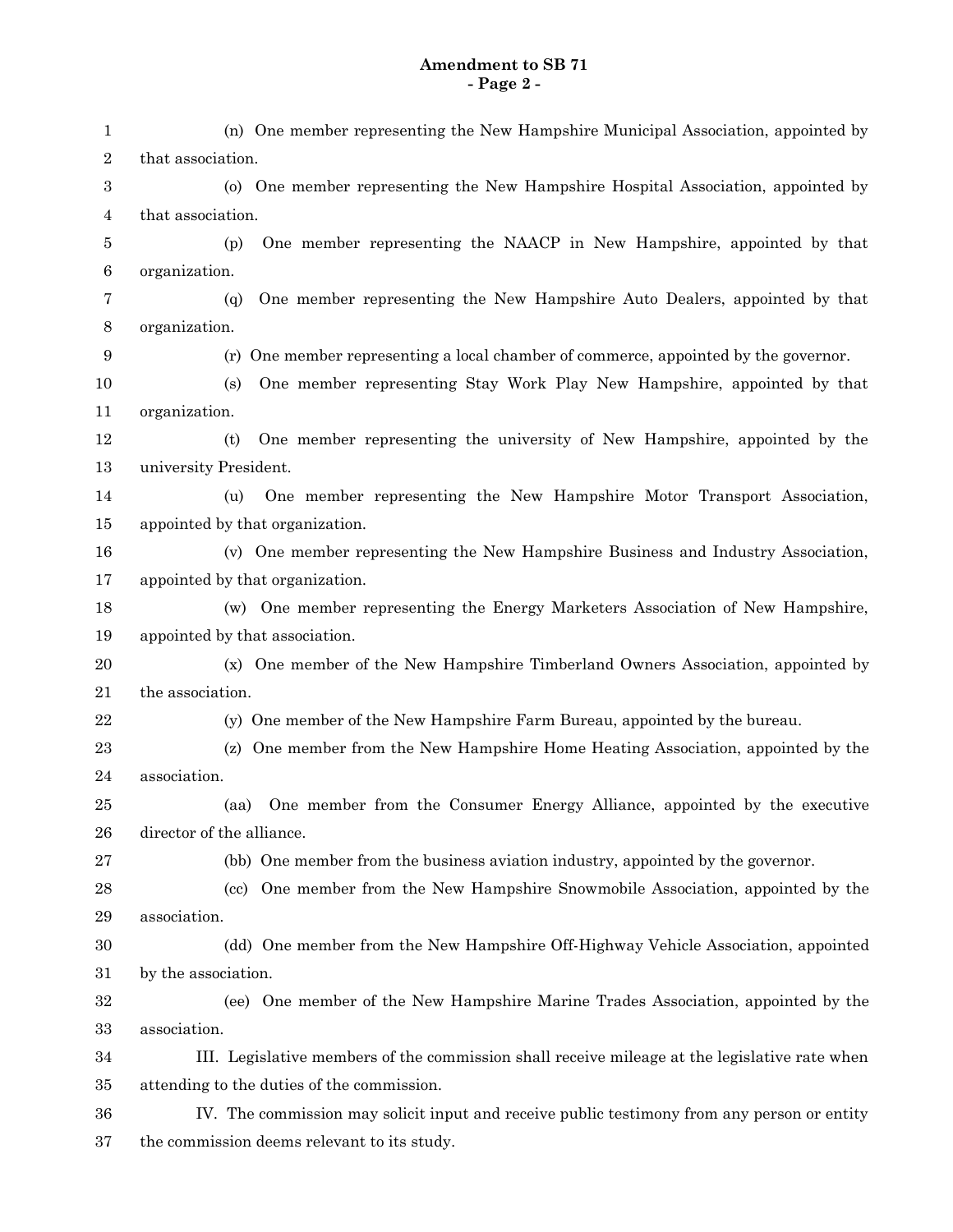## **Amendment to SB 71 - Page 3 -**

V. The commission shall consider and make specific recommendations on the following items: (a) A science-based emissions reduction goal for the state to achieve by 2050. (b) Interim goals for emission reductions in 2030 and 2040, necessary to meet the 2050 goal. (c) The processes and timelines for developing implementation plans to achieve the science-based emissions reduction levels. (d) Identify the state agencies responsible, including a lead agency, for transitioning New Hampshire towards the emissions reductions goals recommended by the commission, including developing, implementing and reporting on the emission reduction levels identified, as well as public 1 2 3 4 5 6 7 8 9 10

health outcomes. 11

12

VI. For purposes of this study commission:

(a) "Public health" means the health and well-being of people and their communities to be achieved by preventing disease and injury and improving quality of life. Public health includes the protection of people and communities from diseases or injury caused directly or indirectly by air pollution from emissions including, but not limited to, extreme weather related illness such as dehydration, heat stroke, and from increases in diseases of the heart and lung, allergy-related illness, cases of vector-borne disease such as Lyme disease, Eastern Equine Encephalitis, and West Nile virus, and water borne illness. 13 14 15 16 17 18 19

(b) "Emissions" means any chemical or physical substance that is emitted into the air and that may reasonably be anticipated to cause or contribute to climate change, including its associated public health impacts. This includes, but is not limited to, carbon dioxide, mercury, methane, nitrous oxide, hydrofluorocarbons, hydrocarbons, perfluorocarbons, sulfur hexafluoride and particulates. 20 21 22 23 24

VII. The members of the study commission shall elect a chairperson from among the members. The first meeting of the commission shall be called by the first-named senate member. The first meeting of the commission shall be held within 30 days of the effective date of this section. Twelve members of the commission shall constitute a quorum. 25 26 27 28

VIII. The commission shall report its findings and any recommendations for proposed legislation to the president of the senate, the speaker of the house of representatives, the senate clerk, the house clerk, the governor, and the state library on or before December 1, 2021. The report shall describe the activities and findings of the commission and recommendations for proposed legislation and rulemaking by relevant agencies. 29 30 31 32 33

IX. All recommendations for changes to emissions standards shall include a comprehensive economic analysis of their impact on affected business sectors of the New Hampshire economy, and an estimate of the cost and benefit of such proposed changes to the average New Hampshire household. 34 35 36 37